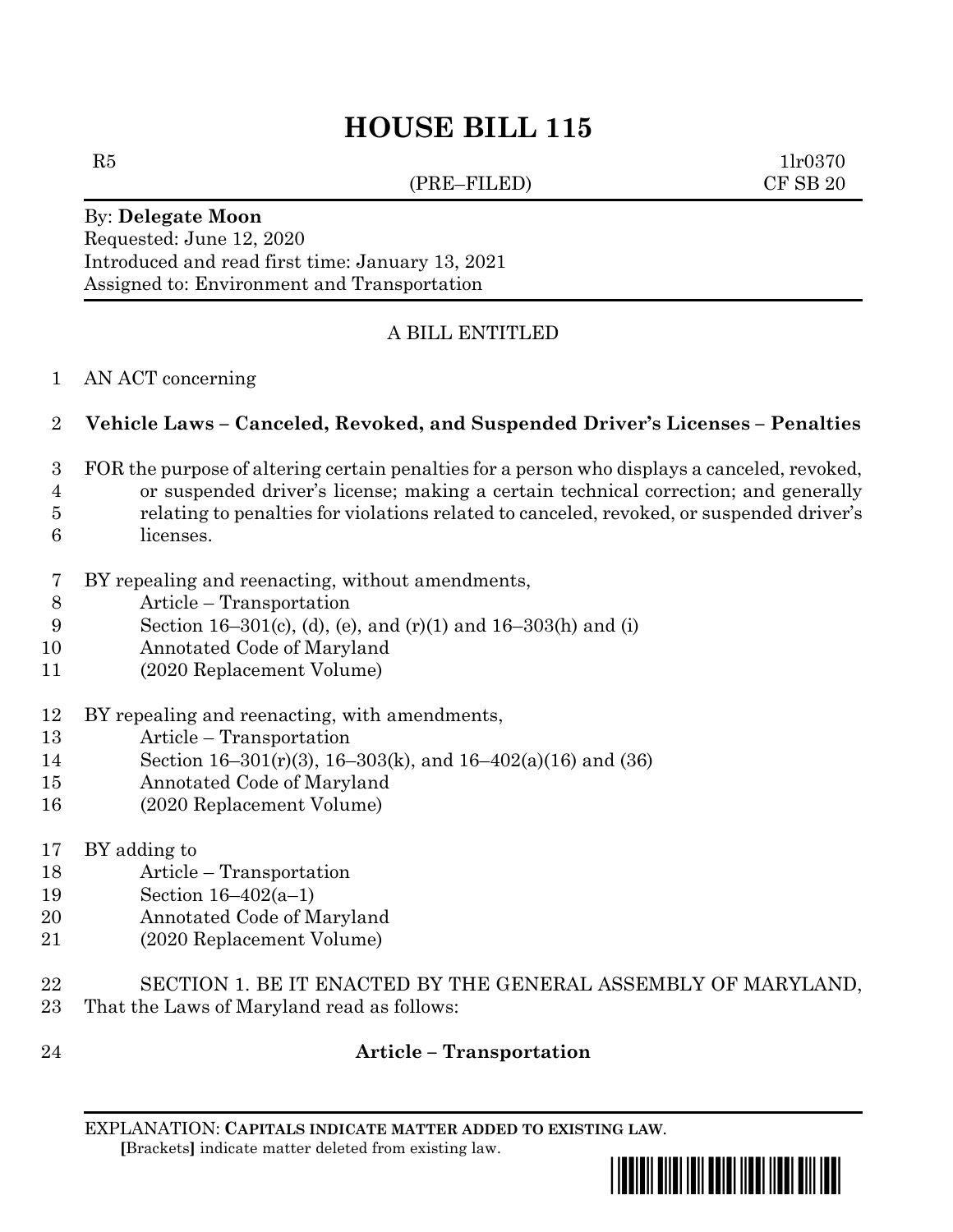**HOUSE BILL 115**

16–301.

 (c) A person may not display or cause or permit to be displayed any canceled license.

 (d) A person may not display or cause or permit to be displayed any revoked license.

 (e) A person may not display or cause or permit to be displayed any suspended license.

 (r) (1) Except as provided in paragraphs (2) and (3) of this subsection, a person convicted of a violation of this section is subject to imprisonment not exceeding 2 months or a fine not exceeding \$500 or both.

 (3) **(I)** A person convicted of a violation of subsection **(C),** (h), (i), or (j) of this section is subject to a fine not exceeding \$500.

 **(II) A PERSON CONVICTED OF A VIOLATION OF SUBSECTION (D) OR (E) OF THIS SECTION IS SUBJECT TO A FINE NOT EXCEEDING \$500, IF THE UNDERLYING SUSPENSION OR REVOCATION WAS NOT IMPOSED UNDER:**

 **1. § 16–205 OF THIS TITLE FOR A VIOLATION OF § 21–902 OF THIS ARTICLE; 2. § 16–205.1 OF THIS TITLE FOR REFUSAL TO SUBMIT** 

**TO A TEST; OR**

 **3. § 16–404 OF THIS TITLE FOR AN ACCUMULATION OF POINTS UNDER § 16–402(A)(29) OR (38) OF THIS TITLE.**

16–303.

 (h) A person may not drive a motor vehicle on any highway or on any property specified in § 21–101.1 of this article while the person's license or privilege to drive is 25 suspended under § 16–203, § 16–206(a)(2) for failure to attend a driver improvement program, § 17–106, § 26–204, § 26–206, or § 27–103 of this article.

 (i) (1) This subsection applies only to a person whose license or privilege to drive is suspended under the traffic laws or regulations of another state for:

 (i) Failure to comply with a notice to appear in a court of that state contained in a traffic citation issued to the person; or

 (ii) Failure to pay a fine for a violation of any traffic laws or regulations of that state.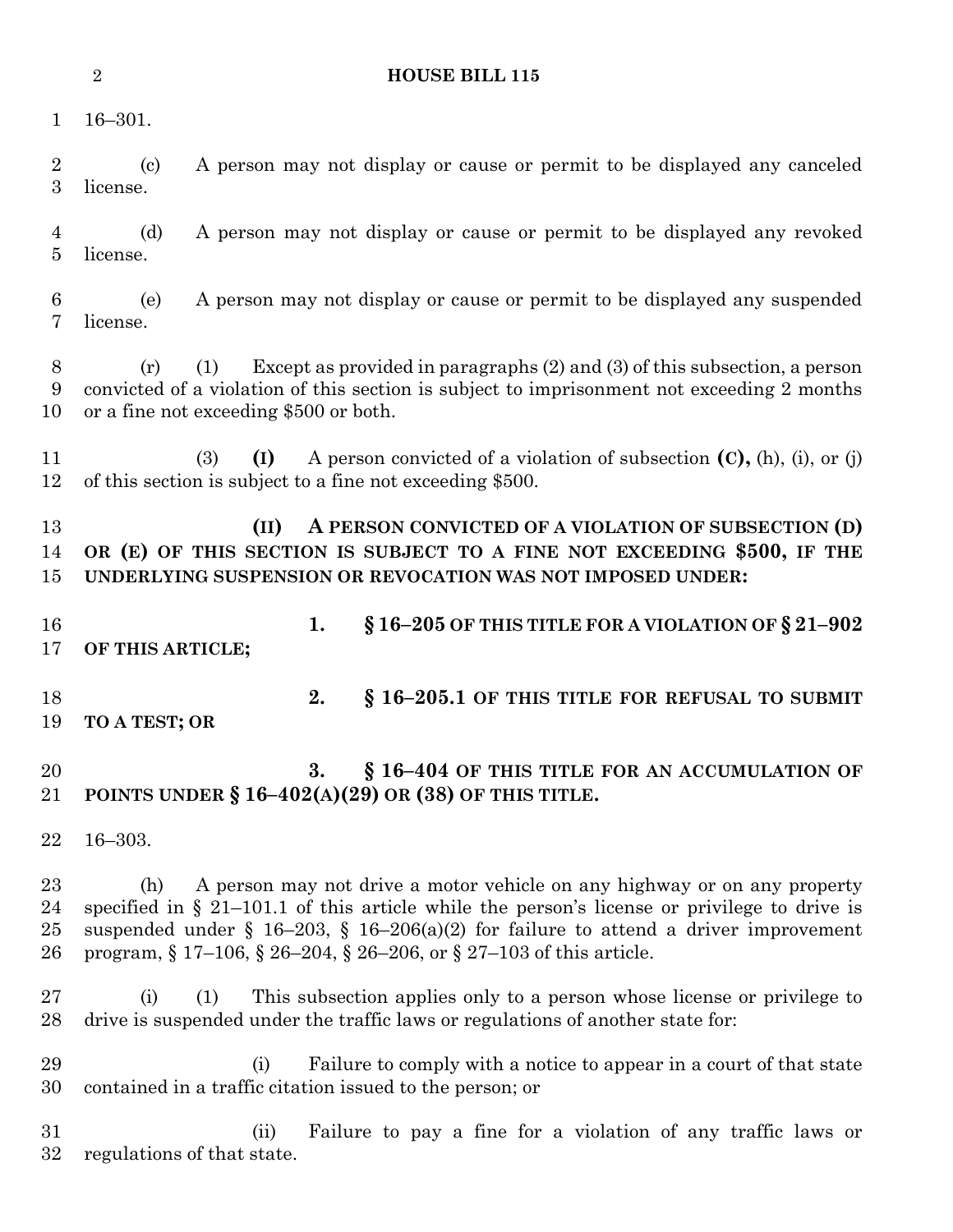### **HOUSE BILL 115** 3

| $\mathbf{1}$<br>$\overline{2}$<br>$\boldsymbol{3}$<br>$\overline{4}$ | A person may not drive a motor vehicle on any highway or on any<br>(2)<br>property specified in $\S 21-101.1$ of this article while the person's license or privilege to drive<br>is suspended under the traffic laws or regulations of any other state as described in<br>paragraph (1) of this subsection.                                   |       |                                                                                                                                                                                                                           |
|----------------------------------------------------------------------|------------------------------------------------------------------------------------------------------------------------------------------------------------------------------------------------------------------------------------------------------------------------------------------------------------------------------------------------|-------|---------------------------------------------------------------------------------------------------------------------------------------------------------------------------------------------------------------------------|
| $\overline{5}$<br>6                                                  | (k)<br>(1)                                                                                                                                                                                                                                                                                                                                     |       | Except as provided in paragraph $(2)$ of this subsection, a person<br>convicted of a violation of this section is subject to:                                                                                             |
| 7<br>8                                                               | For a first offense, imprisonment not exceeding 1 year or a fine<br>(i)<br>not exceeding \$1,000 or both; and                                                                                                                                                                                                                                  |       |                                                                                                                                                                                                                           |
| 9<br>10                                                              |                                                                                                                                                                                                                                                                                                                                                | (ii)  | For a second or subsequent offense, imprisonment not exceeding<br>2 years or a fine not exceeding \$1,000 or both.                                                                                                        |
| 11<br>12                                                             | (2)<br>OR (I) OF THIS SECTION:                                                                                                                                                                                                                                                                                                                 | (I)   | A PERSON CHARGED WITH A VIOLATION OF SUBSECTION (H)                                                                                                                                                                       |
| 13                                                                   |                                                                                                                                                                                                                                                                                                                                                |       | 1.<br><b>MUST APPEAR IN COURT; AND</b>                                                                                                                                                                                    |
| 14                                                                   |                                                                                                                                                                                                                                                                                                                                                |       | 2.<br>MAY NOT PREPAY THE FINE.                                                                                                                                                                                            |
| 15<br>16                                                             | section[:                                                                                                                                                                                                                                                                                                                                      | (II)  | A person convicted of a violation of subsection (h) or (i) of this                                                                                                                                                        |
| 17                                                                   |                                                                                                                                                                                                                                                                                                                                                | (i)   | Is] IS subject to a fine not exceeding \$500.                                                                                                                                                                             |
| 18                                                                   |                                                                                                                                                                                                                                                                                                                                                | (ii)  | Must appear in court; and                                                                                                                                                                                                 |
| 19                                                                   |                                                                                                                                                                                                                                                                                                                                                | (iii) | May not prepay the fine.                                                                                                                                                                                                  |
|                                                                      | 20 16-402.                                                                                                                                                                                                                                                                                                                                     |       |                                                                                                                                                                                                                           |
| 21<br>22<br>23<br>24                                                 | After the conviction of an individual for a violation of Title 2, Subtitle 5, $\S$<br>(a)<br>2–209, $\S 3$ –211, or $\S 10$ –110 of the Criminal Law Article, or of the vehicle laws or regulations<br>of this State or of any local authority, points shall be assessed against the individual as of<br>the date of violation and as follows: |       |                                                                                                                                                                                                                           |
| $25\,$<br>26                                                         | (16)                                                                                                                                                                                                                                                                                                                                           |       | A violation of $\S$ [16-301(h)] <b>16-301(c), (H)</b> , (i), [or] (j), OR, SUBJECT<br>TO SUBSECTION (A-1) OF THIS SECTION, (D) OR (E) of this title 3 points                                                              |
| $27\,$<br>28<br>29<br>30                                             | (36)<br>$16 - 804,$<br><b>or</b>                                                                                                                                                                                                                                                                                                               | $\S$  | Any violation of $\S 16-301(a)$ [through (g) or], (B), (F), (G), (k) through<br>(q), OR, SUBJECT TO SUBSECTION (A-1) OF THIS SECTION, (D) OR (E), $\S$ 16-302, $\S$<br>$16-808(a)(1)$ through (9) or<br>(b)<br>of<br>this |
|                                                                      |                                                                                                                                                                                                                                                                                                                                                |       |                                                                                                                                                                                                                           |